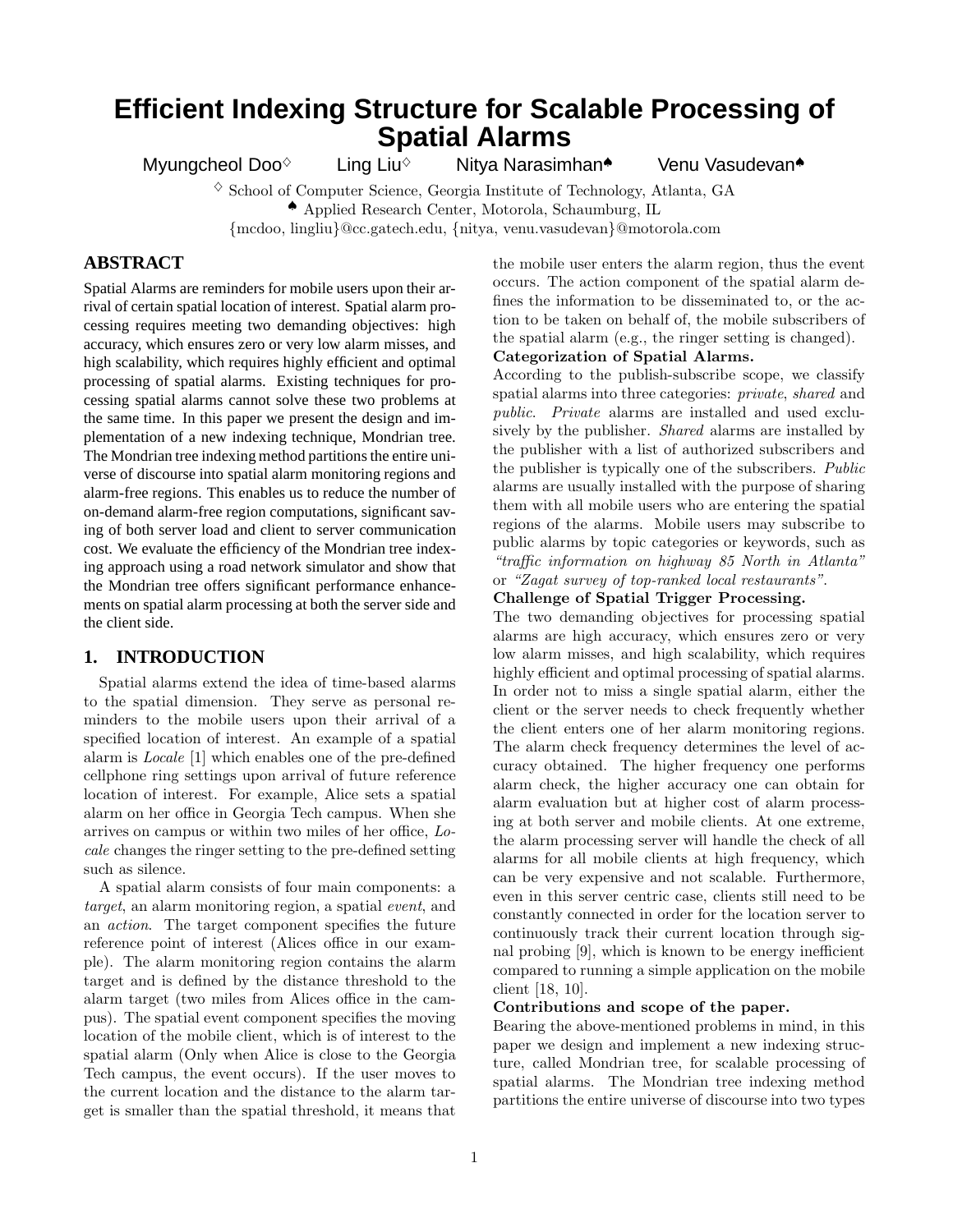of spatial regions: alarm monitoring regions and alarmfree regions. At any given time, a mobile client will be residing in either an alarm free region or an alarm monitoring region. This enables us to minimize the cost of dynamically computing alarm-free region for each mobile client as done in existing literature [4, 6, 11, 15]. We evaluate the efficiency of the Mondrian tree indexing approach using a road network simulator. We show that the Mondrian tree offers significant performance enhancements on spatial alarm processing at both the server side and the client side.

## **2. RELATED WORKS**

Three areas of research are directly relevant to spatial alarm processing. First, event-based location reminder systems have been advocated in human computer interaction community [8, 17]. The main focus of this line of work is the usability of location reminder systems. None of these approaches deal with efficient processing of large number of reminders.

The second area of relevant research is the use of safe regions [6, 15] for continuous query processing or spatial alarm processing [4]. The main idea is to compute a safe region for each mobile client in terms of the spatial locality of queries, aiming at reducing the amount of unnecessary evaluations of continuous queries or spatial alarms while the user is moving inside of her safe region. All existing approaches compute safe regions dynamically for mobile clients when they move out of their current safe region or when new queries are added. However, computing safe regions on-demand has three disadvantages. First when two clients  $a$  and  $b$  are in the same location, the server computes the same safe region twice. Second, the server is burdened with increased safe region computation cost as more users cross their safe regions frequently [4, 6]. Finally, determining a safe region requires intensive computation. For  $n$  continuous queries, it takes from  $O(n)$  to  $O(n \log^3 n)$  to compute a rectangular safe region [15].

Another area related to this work is the information monitoring and event-based systems for delivering relevant information to users on demand. User-defined queries can be initiated when new relevant information which is of personal interest to the user is detected by the system [7].

#### **3. MONDRIAN TREE INDEXING**

In this section we present an overview of the Mondrian Tree design, including basic ideas and algorithms for construction, maintenance, and search.

#### **3.1 Basic Ideas and Properties**

The Mondrian indexing is a rectangular region partitioning method. It takes as an input the spatial alarms in the given universe of discourse and generates a region partition tree with two types of spatial regions as the output. A unique feature of the Mondrian tree is that it indexes not only spatial alarm monitoring regions but also the remaining regions, called alarm-free regions (AFR), which do not have any spatial alarms. Thus, each leaf node of Mondrian tree is either an alarm monitoring region or an AFR. The goal of such a design is to allow the spatial alarm evaluation engine to easily locate the current region of a mobile client, and more importantly, to evaluate a spatial alarm only when the mobile subscriber of the alarm is inside of the alarm monitoring region.



Figure 1: Step-by-step partitioning



Figure 2: Step-by-step building a tree

Partitioning the Entire Region. Figure 1 shows the steps of partitioning an area with one spatial alarm into 5 disjoint regions (one alarm monitoring region and four AFR regions). The corresponding Mondrian trees for the four steps in Figure 1 are shown in Figure 2. At each step we choose a split dimension which is a perpendicular to one of the 2D coordinate axes. The split dimension may be chosen by alternating between  $x$ -axis and y-axis. In step 1,  $x$ -axis is selected as a splitting dimension. Now the entire region is divided into smaller regions,  $R_1$  and  $R_2$ . The root of the Mondrian tree, which covers the entire region, has two children, each of which points to  $R_1$  and  $R_2$  respectively as shown in Figure 2(a). In step 2,  $R_2$  in Figure 1(a) is chosen to be further partitioned because it contains  $T_1$ . We alter the split dimension from  $x$  to  $y$ -axis, which results in  $R_3$  and  $R_4$  as shown in Figure 1(b) and 2(b). We keep selecting a region and partitioning it until the remaining rectangle has the same region as the spatial alarm monitoring region as shown in Figure 1(d).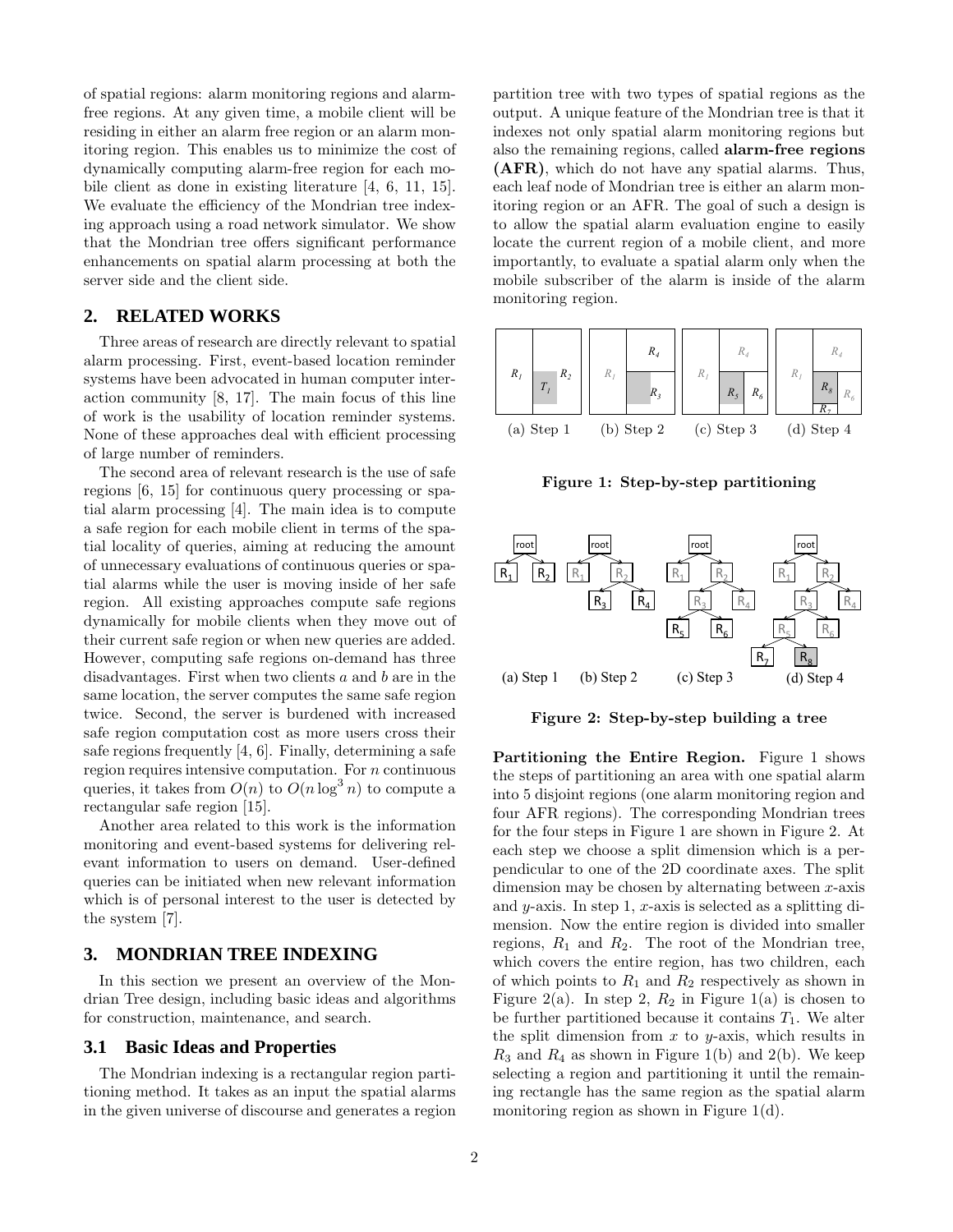

Figure 3: Step-by-step partitioning



Figure 4: Step-by-step building a tree

## Dealing with Overlapping Spatial Alarms.

Mondrian tree deals with a spatial alarm overlapping with another spatial alarm by partitioning the new alarm as two small alarms, one that overlaps with the existing alarm and the other that does not. The overlapping alarm is added into the leaf node that covers the existing alarm. The other small alarm keeps finding the right leaf node. For example, in Figure 1 there is one spatial alarm  $T_1$ . Let's add one more alarm  $T_2$  that overlaps with  $T_1$  as shown in Figure 3(a). We continue to partitioning from the step 4 in Figure 1(d) and Figure  $2(d)$ . When  $T_2$  is inserted, it goes down to the leaf by selecting a node that contains  $T_2$ . When  $T_2$  arrives at  $R_3$  by taking the path  $root \rightarrow R_2 \rightarrow R_3$ , we stop at  $R_3$  because both  $R_3$ 's children are intersecting with  $T_2$ . We then split  $T_2$  into  $T_2.left$  which overlaps with  $R_5$ and  $T_2$  right which overlaps with  $R_6$ .  $T_2$  left keeps going down until it reaches  $R_8$ . Although  $R_8$  completely covers  $T_2.left$ 's region and is bigger than  $T_2.left$ , we do not split  $R_8$  because it already has an alarm  $T_1$ . Instead, we add  $T_2.left$  into the node  $R_8$ . Now  $R_8$  has two spatial alarms  $T_1$  and  $T_2$ . On the other hand,  $T_2$ .right chooses  $R_6$  for the next node.  $R_6$  is split into  $R_9$  and  $R_{10}$  as shown in Figure 3(b) and Figure 4(a). Then  $R_9$ is split again into  $R_{11}$  and  $R_{12}$  as shown in Figure 3(c) and Figure 4(b).

#### Comparisons with R-tree and  $k-d$  tree.

Mondrian indexing partitions the entire universe of discourse while other multi-dimensional indexing algorithms are interested in regions that have queries. Figure 5 and



Figure 5: Comparison of Partitioning Scheme



Figure 6: Comparison of Building Trees

6 shows how different Mondrian tree is from R-tree and k-d tree. The user's current location is labeled as a star. Mondrian tree returns an AFR for the the current location as shown in Figure  $5(a)$ . Therefore, the mobile client can enter a sleep mode during the safe period computed based on the shortest distance from the current location of the mobile client to the border of the AFR region. In contrast, R-tree or k-d tree can only locate the spatial alarms nearby a mobile client and the system needs to compute the safe region for each mobile client using the spatial alarms in the vicinity of her current location, because traditional tree-based indexing such as R-tree and  $k-d$  tree family only index spatial regions containing spatial alarms. Thus, one needs to search k nearest spatial alarms to a mobile client in order to compute the AFR region of the mobile client.

### **3.2 Challenges in Mondrian Tree Design**



Figure 7: Various partitioning examples for one spatial alarm

We discuss two technical challenges in Mondrian Tree design. First, there are several ways of partitioning the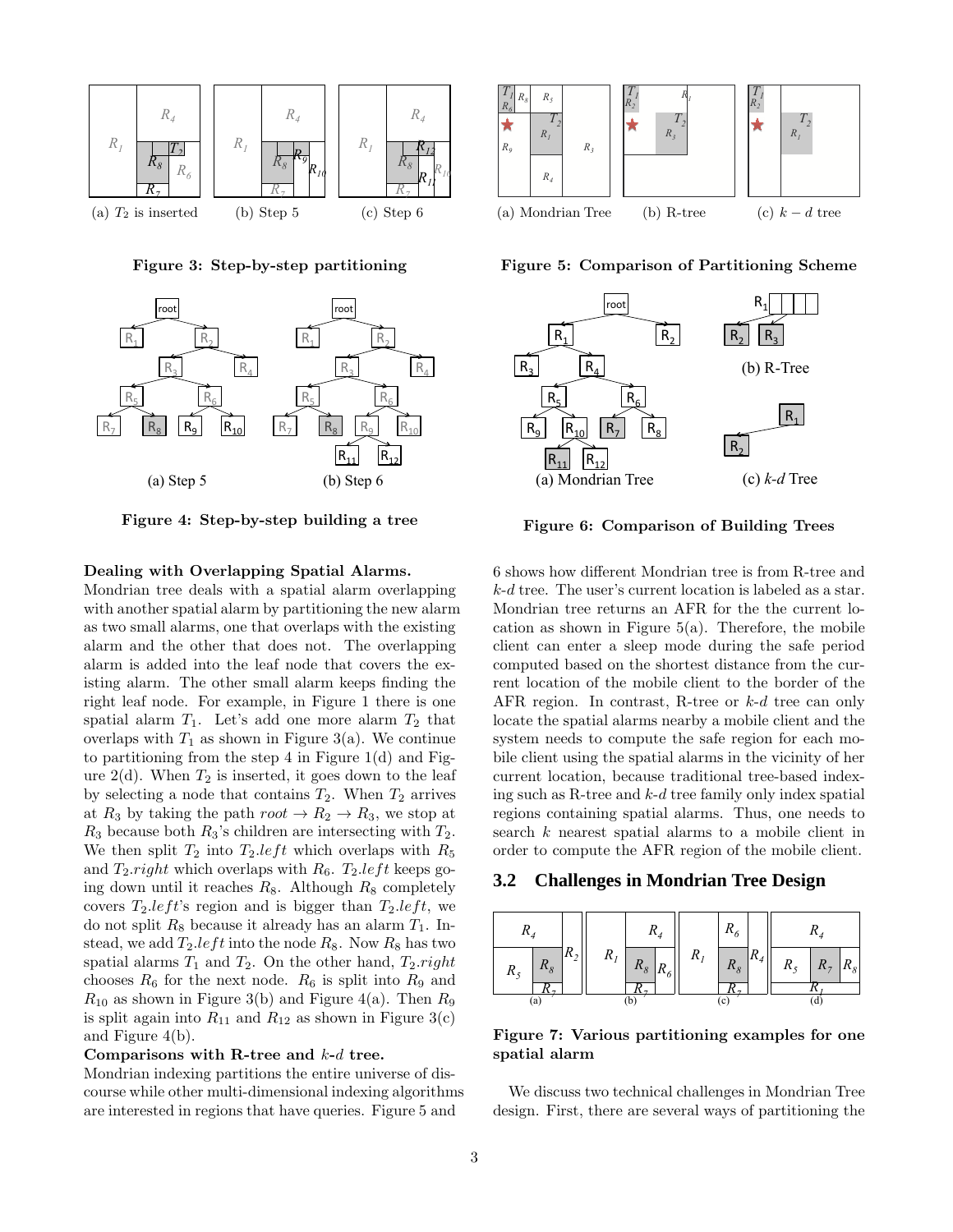entire universe of discourse of interest. The result of partitioning depends on the order of alarms to be inserted and the order of split dimensions used as shown in Figure 7. Therefore, an immediate question is how to build an optimal Mondrian tree in terms of fast search and low maintenance cost.

The second challenging decision is related to whether we should build one single Mondrian tree for all spatial alarms in the system or we should create one Mondrian tree for spatial alarms of each individual mobile subscriber. We below use an example to illustrate our observation and insights in terms of guidelines that we use to make our final design choice.



 $(a)$  Three Alarms private (b)  $q$ 's alarm (c) Public Alarms

#### Figure 8: Public and private Alarms

Consider a simplified scenario represented in Figure  $8(a)$ . There are two mobile objects p and q. p has two spatial alarms  $T_1$  and  $T_2$  shaded lighter. q has one alarm  $T_3$  shaded darker.

One Mondrian tree for all spatial alarms: For Figure 8(a), the Mondrian tree for this example displays that  $p$  is inside of an alarm-free region (AFR) and q stays in the alarm  $T_2$ 's monitoring region but q did not subscribe to alarm  $T_2$ . In the single Mondrain tree approach,  $q$  is either notified that she is inside of an alarm monitoring region regardless of the alarm ownership (subscription based) or the system needs to annotate each alarm region with a list of subscribers in order to detect whether the alarm region is relevant to the mobile client or irrelevant in terms of alarm subscription. In either case, maintaining a single Mondrian Tree for all alarms may incur higher overhead when there are relatively large number of private alarms or shared alarms and fewer public alarms to which every mobile subscribes. One Mondrian tree for each mobile subscriber: First, not all users are subscribers of an alarm. Second, not all public alarms are subscribed by all users. Private alarms are subscribed by only one mobile user and shared alarms are subscribed by a group of users. Figure 8(b) shows the entire region of interest from the user q's perspective. Compared to Figure 8(a), Figure 8(b) shows that q is not inside of any alarms and thus not an alarm subscriber. Therefore the movement of q does not trigger any alarm check at the server. It is obvious that building a separate Mondrian tree for

each mobile subscriber is much more efficient in terms of both accuracy and efficiency of alarm processing, especially when the number of private alarms and shared alarms is much larger than the total number of public alarms.

On the other hand, this approach might not be efficient in terms of storage cost when a number of mobile users subscribe to the same set of spatial alarms and thus create and maintain the same Mondrian tree multiple times. Figure  $8(c)$  shows that there are three public spatial alarms that both  $p$  and  $q$  have subscribed to. Thus two of them have the same Mondrian treecreated and maintained in the system. One optimization in this case is to maintain one tree at the server, thus saving the cost of building the same tree multiple times.

In summary, if we have  $n + m$  mobile objects in the system and only  $n$  of them subscribe to some spatial alarms, then we create and maintain a maximum of  $n$ Mondrian trees. Furthermore, among  $n$  users, if we have k mobile subscribers who subscribe only public Alarms, then we need to create and maintain upto  $n$  $k + 1$  Mondrian trees, one for public Alarms of k mobile objects and the others for private Alarms of  $n - k$  users.

# **4. MONDRIAN TREE ALGORITHMS**

## **4.1 Incremental Construction**

The incremental construction algorithm typically works with an existing Mondrian tree in two steps. On insertion of spatial alarm  $t$ , the algorithm frist finds recursively finds a node  $v$  such that  $v$ 's region  $v.R$  covers or equals to t's monitoring region  $t.R$  and among all the nodes,  $v.R$  is the smallest region covering  $t.R$ . Then the algorithm decides whether to split the region denoted by  $v$  or to assign  $t$  into node  $v$ . Concretely, to the algorithm considers the following three cases:

- (a) If  $v$  is a leaf without associated with any alarms, v.R completely covers  $t.R$  and is bigger than  $t.R$ , then we split  $v$  and insert  $t$  into one of its children.
- (b) If v is a leaf and v.R is exactly the same as  $t.R$  or  $v$ has already associated to one or more alarms, then we add  $t$  into the set of alarms maintained in the v.alarms.
- (c) If v is a non-leaf node and  $t.R$  overlaps with v's children, we split the alarm  $t$  into two parts:  $t.left$  and t.right each of which intersects with v's children.

We provide the pseudo code for incremental insertion in Algorithm INSERTALARM below with comments (a),  $(b)$ , and  $(c)$  corresponding to the three cases. SPLITNODE splits the node into two child nodes along the x or  $y$ -axis so that one of them contains  $t$ . Similarly, SPLITALARM handles the third case. Due to the space limit, we omit the pseudo code of SPLITNODE and SPLITALARM .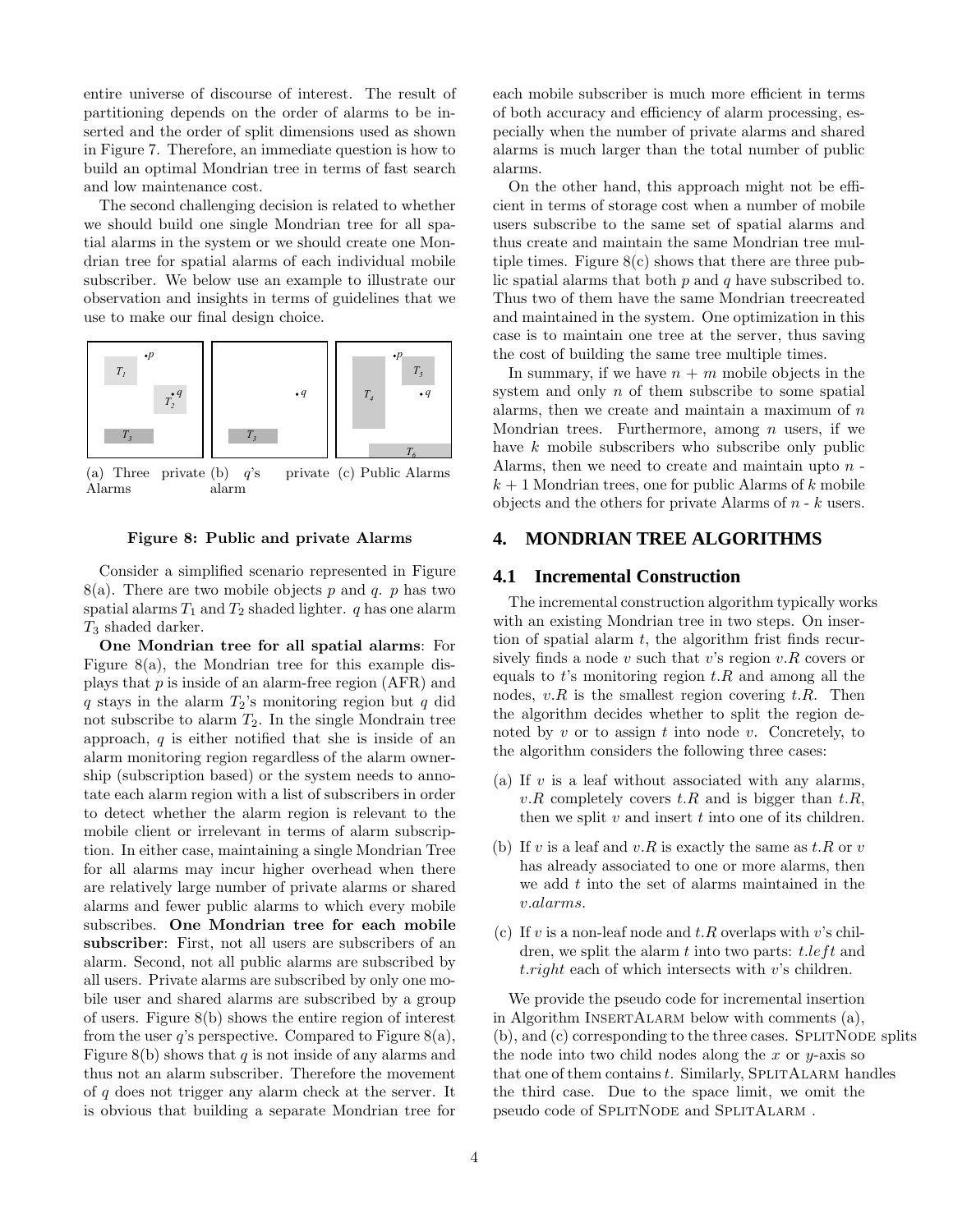Algorithm 1 INSERTALARM (node  $v$ , alarm  $t$ )

|     | 1: if $v.isLeaf()$ then                               |                      |  |
|-----|-------------------------------------------------------|----------------------|--|
| 2:  | <b>if</b> t.R equals v.R or v.alarms $\neq$ null then |                      |  |
| 3:  | $v. alarms \leftarrow t.ID$                           | $\triangleright$ (b) |  |
| 4:  | else                                                  |                      |  |
| 5:  | SPLITNODE $(v, t)$                                    | $\triangleright$ (a) |  |
| 6:  | if $v.left.R$ contains $t.R$ then                     |                      |  |
| 7:  | INSERTALARM $(v.left, t)$                             |                      |  |
| 8:  | else                                                  |                      |  |
| 9:  | INSERTALARM $(v.right, t)$                            |                      |  |
| 10: | end if                                                |                      |  |
| 11: | end if                                                |                      |  |
|     | $12:$ else                                            |                      |  |
| 13: | $(t_{left}, t_{right})$ = SPLITALARM $(v, t)$         | $\triangleright$ (c) |  |
| 14: | INSERTALARM $(v.left, t_{left})$                      |                      |  |
| 15: | INSERTALARM $(v.right, t_{right})$                    |                      |  |
|     | $16:$ end if                                          |                      |  |

The incremental insertion is typically used when mobile users subscribe spatial alarms randomly and there is no prior information about spatial alarm distribution. Thus, all spatial alarms will be inserted based on first come first served. For example, Figure 9 shows how the results differ while varying the order of insertion. Figure 9 (a) shows the result of inserting  $T_2$  and then  $T_1$ , meanwhile Figure 9 (b) shows the reverse order. Figure  $10(a)$  and Figure  $10(b)$  show corresponding Mondrian trees. Two trees has the same depth, but they have different shapes. We observe that the tree in Figure  $10(a)$ tends to grow faster in left direction than the other. On the other hand, Figure 10(b) is likely to grow in right direction.



Figure 9: Comparison of Mondrian indexing varying the order of inserting spatial alarms

## **4.2 Batch Construction**

The algorithm for batch construction is typically used to build the initial Mondrian Tree. It can utilize the distribution of spatial alarms to build a more balanced tree if a set of spatial alarms are installed to the system together. We also use the batch algorithm for handling incremental insertion of multiple alarms to the existing Mondrian tee.



Figure 10: Comparison of Mondrian trees varying the order of inserting spatial alarms

| Algorithm 2 BATCHINSERT (Alarm <sup>[]</sup> $tList$ , Axis axis) |                                                                     |  |  |  |  |
|-------------------------------------------------------------------|---------------------------------------------------------------------|--|--|--|--|
|                                                                   | 1: if tList.size() == 0 then                                        |  |  |  |  |
|                                                                   | $2:$ return                                                         |  |  |  |  |
|                                                                   | $3:$ end if                                                         |  |  |  |  |
|                                                                   | 4: $Sort(tList, axis)$                                              |  |  |  |  |
|                                                                   | 5: int mid = tList.size() / 2                                       |  |  |  |  |
|                                                                   | 6: INSERTALARM (tList[mid])                                         |  |  |  |  |
|                                                                   | 7: Alarm    tLeft $\leftarrow$ tList [0. mid-1]                     |  |  |  |  |
|                                                                   | 8: Alarm <sup>[]</sup> tRight $\leftarrow$ tList[mid+1tList.size()] |  |  |  |  |

Another possible enhancement towards generating a more balanced Mondrian tree is to use a compact node data structure. In the basic Mondrian tree structure, each node has a region  $R$ , two children *left* and *right*, and a set of alarms alarms as follows:



We call this data structure as basic node. The idea of compact node is to represent each node with four child nodes pointing to all surrounding regions:  $left$ , right, down, and up. The data structure of the compact node is defined as follows:

 $R \mid left \mid right \mid down \mid up \mid alarms$ 

Batch construction performs a parallel split. For example, in Figure 9(c), we select x axis for the starting split dimension and cut the entire region along the two vertical lines of  $R_1$  which produce two tall left and right neighbors  $(R_2 \text{ and } R_3)$  and two short lower and upper neighbors  $(R_3 \text{ and } R_5)$ .

In general, with  $n$  alarms we first sort the set of  $n$ alarms in one dimensional coordinate, say  $x$ , and choose an alarm such that its  $x$  coordinate value is the median of all  $n$  alarms'  $x$  coordinate values. By taking the alarm as the root, we could insert maximum one half of  $n-1$  alarms in the subtree which is pointed to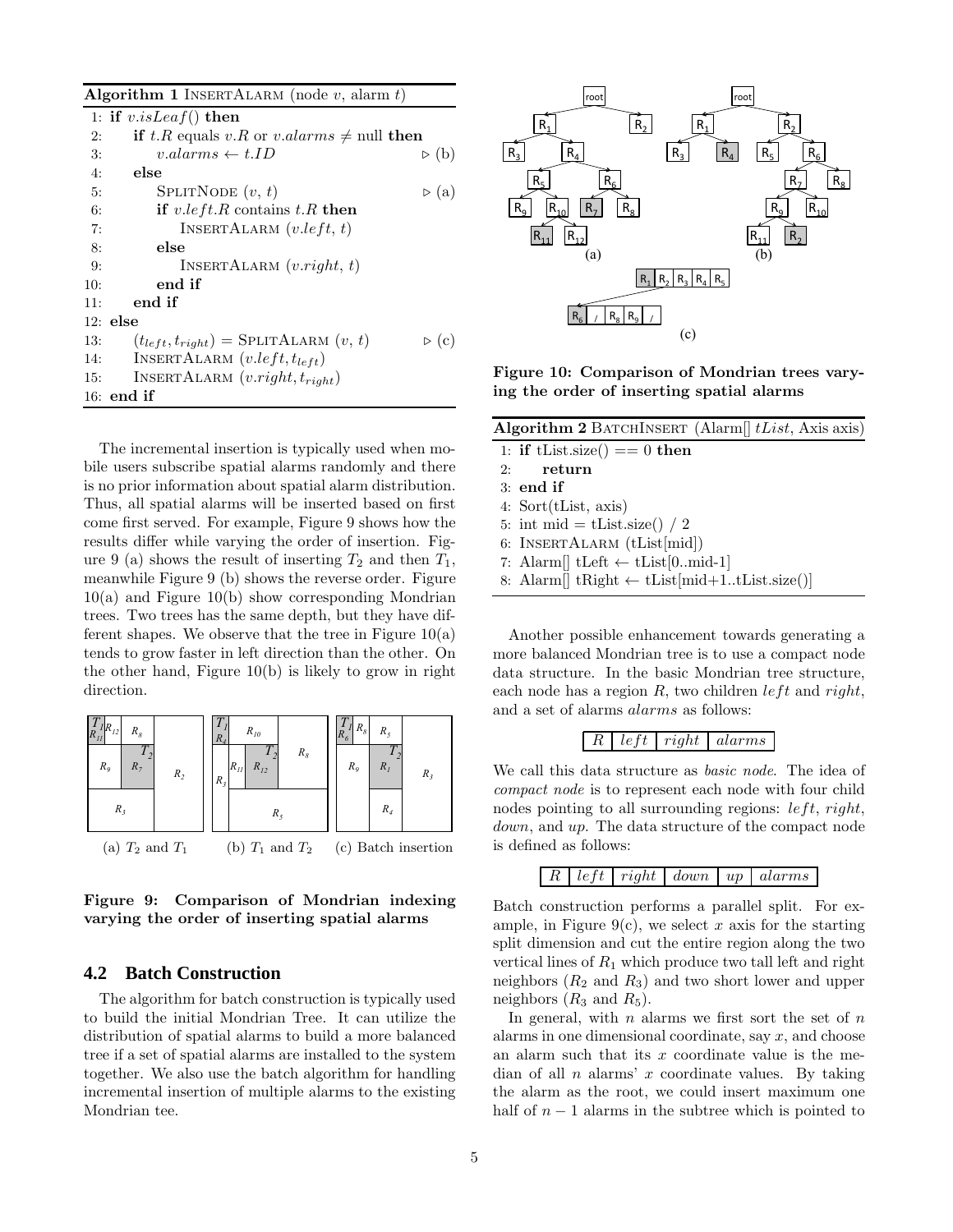by root's  $left$  child, and the other half into the subtree pointed by root's right field. The same operation continues recursively after sorting remaining alarms in the other dimensional coordinate, say y. The iteration stops when there is no more alarms left to be inserted. Figure  $9(c)$  and  $10(c)$  show the result of partitioning by the batch construction.

### **4.3 Deletion**

The deletion algorithm consists of two steps. The first step is to find nodes that have  $t$  using FINDREGIONS. Then for each node v found, we remove  $t.ID$  from  $v.alarms$ . The second step handles the merge operation for different scenarios. For example, when there are no alarms left in v.alarms and four surrounding regions of v are all AFRs, then the merge operation will be invoked to unite the four surrounding AFRs and the node into one bigger AFR. Due to the space limit, we omit the deletion algorithm detail and the other merge scenario analysis in this paper.

Algorithm 3 FINDREGIONS (Node  $v$ , Alarm  $t$ ) 1: Create an empty array result[] 2: if  $v.isLeaf()$  then 3: if  $v.R$  contains  $t.R$  then 4:  $results|| \leftarrow v$ 5: end if 6: else 7: if  $v.left.R$  intersects with  $t.R$  then 8:  $result|| \leftarrow \text{FINDREGIONS}(v.left, t)$ 9: end if 10: if v.right.R intersects with  $t.R$  then 11:  $result[] \leftarrow \text{FINDREGIONS}(v.right, t)$ 12: end if 13: end if 14: return  $result[]$ 

## **4.4 Search Algorithm**

The search for mobile user's current region in Mondrian tree is similar to the search algorithm of binary tree. From the root it compares the position of the mobile object with the left and the right children's' region to determine if the search should proceed in the left subtree or the right subtree of the index. Concretely, the search algorithm finds the node which contains the current position of the mobile object. Let the position be represented by  $p(x, y)$ . The algorithm first takes the root node as an input node  $v$  and the current position coordinate of p as  $p(x, y)$ . If p is inside of one of  $v$ 's children  $c$ , the search continues by setting  $c$  to be the next input of FINDREGION. The iteration stops when we arrive at a leaf node of the Mondrian tree. The pseudo code of the algorithm is given in Algorithm FINDREGION. Figure 11 shows the workthrough of FINDREGION.

| <b>Algorithm 4</b> FINDREGION(Node $v$ , Alarm $t$ ) |                                                                     |  |  |  |  |
|------------------------------------------------------|---------------------------------------------------------------------|--|--|--|--|
|                                                      | 1: if $v.isLeaf()$ then                                             |  |  |  |  |
| 2:                                                   | if $v.R$ contains p then                                            |  |  |  |  |
| 3:                                                   | return $v$                                                          |  |  |  |  |
|                                                      | $4:$ else                                                           |  |  |  |  |
|                                                      | 5: return <i>null</i>                                               |  |  |  |  |
| 6:                                                   | end if                                                              |  |  |  |  |
|                                                      | $7:$ end if                                                         |  |  |  |  |
|                                                      | 8: for $c:$ all children in v do do                                 |  |  |  |  |
| 9:                                                   | <b>if</b> c <sub>n</sub> $R$ intersect with t <sub>n</sub> $R$ then |  |  |  |  |
| 10:                                                  | <b>return</b> FINDREGION $(c, p)$                                   |  |  |  |  |
| 11:                                                  | end if                                                              |  |  |  |  |
|                                                      | $12:$ end for                                                       |  |  |  |  |



Figure 11: A search path to the current node

# **5. SPATIAL ALARM PROCESSING**

A spatial alarm should be evaluated in three steps. First, we need to determine what type of events should activate the spatial alarm evaluation process. Second, the server needs to find out the list of alarms to be evaluated upon the occurrence of the alarm events. The more relevant this list is, the shorter this list will be and the more efficient the spatial alarm evaluation will be. Third, the server executes the action component of those spatial alarms whose alarm conditions are evaluated to be true. The decision in the first two steps should be made with the objective of minimizing alarm miss-rate to achieve high accuracy.

The nave strategy for alarm processing is periodic evaluation. High frequency is essential to ensure that few or none of the alarms are missed. Periodic evaluation, though simple, can be extremely inefficient due to frequent and often high rate of irrelevant alarm evaluations [4].

A simple and yet straightforward enhancement over periodic evaluation is to use the location update of a mobile user as the alarm evaluation event. Upon receiving a location update at the server (through either server-initiated location tracking service or client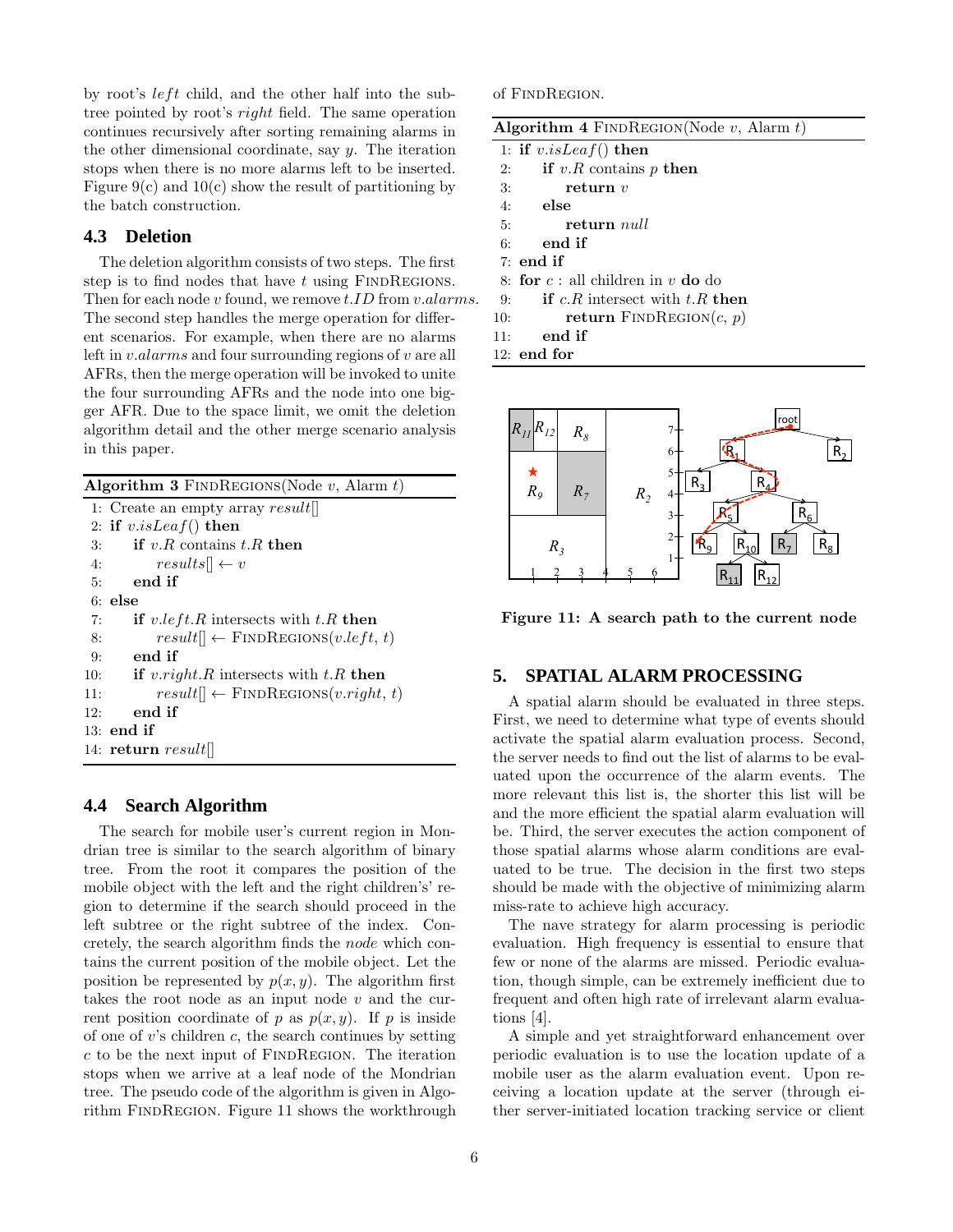location reporting service), the server looks up spatial alarms that are in a close vicinity of the mobile's current location using the Mondrian tree (either general or client-specific). This approach is independent of the concrete location update strategies (periodic, deadreckoning or others). However, not all location update events are suitable as the alarm firing events. First, not all location updates of a mobile client will lead to a successful evaluation of her spatial alarms. For example, Alice has five alarms installed in downtown Atlanta but her home is 30 miles north from the downtown. When Alice travels within 10 miles of vicinity of her home, all location updates of Alice should not be used as the alarm firing event, since all five alarms will never become true unless Alice travels to downtown Atlanta area. Second, location updates of a mobile client will not lead to the successful evaluation of the spatial alarms that are not subscribed or owned by this mobile. For instance, Bob's spatial alarms are indifferent to the motion behavior of Alice.

In the subsequent sections, we will describe the use of grace period, alarm free regions in conjunction with Mondrian tree for efficient processing of spatial alarms.

## **5.1 Grace Period**

The first basic idea for evaluating spatial alarms efficiently is to incorporate the spatial locality of the alarms and the motion behavior of mobile objects. One approach is to use the concept of grace period.

Given a mobile object p and an alarm  $T_i$  ( $1 \leq i \leq$ n), where n is the total number of alarms installed in the system, the grace period of  $p$  with respect to  $T_i$ , denoted by  $qp(p,T_i)$ , can be computed based on the distance between the current position of  $p$  and the alarm monitoring region  $T_i.R$ , denoted as  $d(p, T_i.R)$ . Given a mobile client and a spatial alarm  $T_i$ , two main factors affecting the grace period are (i) the velocity of mobile client p,  $f(V_p)$ , and (ii) the distance  $d(p, T_i.R)$ . Thus, the grace period  $gp(p, T_i)$  can be computed as follows:

$$
gp(p, T_i) = \frac{d(p, T_i.R)}{f(V_p)}
$$
\n<sup>(1)</sup>

The concept of grace period has two performance implications. At the server side, we can skip the check of any spatial alarms owned or subscribed by p during the grace period of  $gp(p,T_i)$ , where  $\{T_i \mid T_i \in p\text{'s subscrib-}$ ing alarms,  $1 \leq i \leq n$ , regardless whether or not the location update events for p may occur during this period. At the mobile client side, mobile client can enter sleep mode for the spatial alarm evaluation application during the grace period. Our experiments show that the grace period based approach can significantly reduce the amount of unnecessary alarm evaluation without loss of accuracy.

#### **5.2 Alarm-Free Region**

|          | <b>Algorithm 5</b> COMPUTEGP(Node $v$ , Position $p$ , Veloc- |  |  |
|----------|---------------------------------------------------------------|--|--|
| ity $v)$ |                                                               |  |  |

| 1: minGP $\leftarrow$ 999999999                            |  |  |
|------------------------------------------------------------|--|--|
| 2: for $d$ : distance to each border of $v$ from $p$ do do |  |  |
| $gp \leftarrow d / v$<br>3:                                |  |  |
| 4: if $qp < \text{minGP}$ then                             |  |  |
| 5: $\text{minGP} \leftarrow \text{gp}$                     |  |  |
| $6:$ end if                                                |  |  |
| $7:$ end for                                               |  |  |
| $8:$ return $minGP$                                        |  |  |
|                                                            |  |  |

Recall Figure 8(b) we observe that regardless of the total number spatial alarms subscribed or owned by a user, only those alarms that are in her close vicinity have non-zero probability of being fired. The idea of alarm free region (AFR) utilizes this spatial locality of alarms and the motion behavior of mobile clients. In the context of Mondrian tree, an AFR is defined as a rectangular region that does not contain any spatial alarms. As long as the mobile client moves within an AFR, the client is free from the need for alarm check, which significantly reduces the amount of unnecessary evaluations of spatial alarms at the alarm evaluation server. There are two alternative ways to compute AFR: using Mondrian tree or dynamically compute AFR based on the current location of a mobile client and the alarms nearby. We argue that the approach of dynamically computing the AFRs has three disadvantages. First, when two clients a and b are in the same location and subscribe the same alarms, then the server computes the same AFR twice. Second, the server load can grow dramatically due to increased AFR computation as users continue to move or when hot spots of user movement occur. Finally, computing an AFR itself requires intensive computation when the number of nearby spatial alarms is not small. Concretely, computing a rectangular AFR takes from  $O(n)$  to  $O(n \log^3 n)$ , where n is the number of spatial alarms used in the AFR computation.

In summary , Mondrian tree provides an elegant solution to tackle these problems. It partitions the entire universe of discourse into two types of regions: alarm monitoring regions and AFR. Once the tree is built, the server does not need to compute AFR for any mobile clients no matter how they move and where the hotspots are. The Mondrian tree only pays for the maintenance cost when a new spatial alarm is installed (region partition) or existing alarms are expired (region merging). Furthermore, by using Mondrian batch algorithm to handle insertion of new spatial alarms and expiration of existing alarms, we can further reduce or minimize the maintenance cost of the Mondrian trees. Also when several users have the same spatial alarms, the server does not need to compute the same AFR multiple times.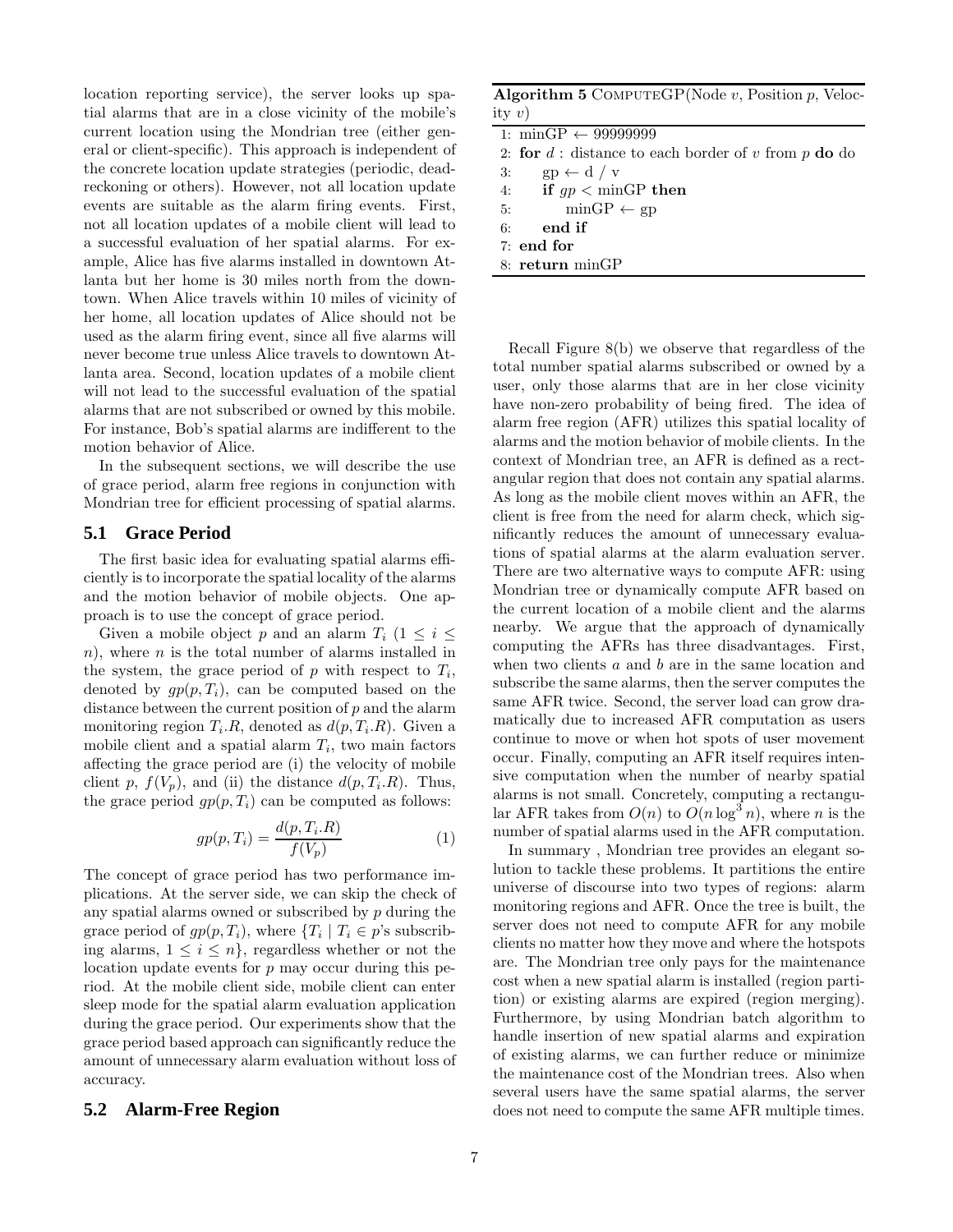## **5.3 Mondrian Tree with Grace Period**

The goal of using Mondrian tree index with grace period is to combine AFR and grace period in a most effective manner such that the spatial alarm processing can be achieved with high accuracy and high efficiency.

Concretely, a mobile client staying in the AFR can obtain its current grace period either locally or through the server, depending on the capacity of the mobile client. This is a configuration parameter when a client registers with the spatial alarm server. When the grace period expires, the mobile client wakes up and checks if she moves out of its current AFR. If not, the client obtains a new grace period, and the spatial alarm application running on the client enters the sleep mode again during the new grace period. Otherwise, the mobile client communicates with the server to obtain its current residing region. If the region is an AFR, then the client computes the grace period using the same process. Otherwise, the mobile client is inside of an alarm monitoring region. The server invokes the alarm evaluation for this client.

The strategy of using the Mondrian tree index in conjunction with grace period prevails over the strategy of using grace period computation without Mondrian tree for a number of reasons. First, the computation for grace periods of mobile clients are done once during Mondrian tree creation and maintenance, resulting in significant saving in term of sever loads and client energy consumption. Second, Mondrian tree structure facilitates the utilization of distributed client-server architecture. For example, when a mobile client is in an AFR, the server may need to compute the grace period for this client multiple times, especially when the mobile client moves frequently but in the close vicinity. By shipping the AFR of each mobile subscriber to the client side, the mobile client can compute the grace period locally. This approach reduces the amount of communication from client to server for grace period computation within the same AFR, and thus provides significant saving on energy consumption at the client. At the same time, it also reduces the server load for spatial alarm evaluation, allowing better scalability with respect to growing number of clients and large number of spatial alarms.

## **5.4 Distributed Client-Server Architecture**

It is widely recognized that server-centric, distributed client-server, and client-centric are three alternative architectures for mobile computing applications. Considering that client-centric architecture is only applicable for supporting private spatial alarms [12], in this paper we focus on server-centric architecture and distributed client-server architecture.

In the server-centric architecture, spatial alarms will be installed and processed at the server. Mobile clients do not contribute directly to the spatial alarm processing task. The server obtains the current location of its mobile clients through localization services [14, 9] which are orthogonal to the spatial alarm processing service.

In the distributed client-server architecture, the spatial alarm processing can be carefully partitioned into server-side processing and client-side processing. For instance, the Mondrian tree indexing approach promotes the idea of creating and maintaining one Mondrian tree for each mobile subscriber. This enables the system to minimize the overhead of searching for relevant alarms of a given mobile client and reduce the overhead of maintaining a large Mondrian tree. With this design principle in mind, we consider three possible strategies for implementing the Mondrian tree based spatial alarm evaluation. The choice of which strategy to use depends primarily on the capacity of mobile clients.

The first strategy will have the sever perform the following four tasks:  $(1)$  construct and maintain n Mondrian tree for  $n$  mobile subscribers; (2) search the Mondrian tree index to find the current region in which a mobile resides; (3) compute the grace period based on the current AFR of the mobile; and (4) send to each mobile subscriber her current grace period during which the mobile client can sleep. In this scenario, the client checks if its grace period expires and sends a new grace period request message to the server whenever its grace period expires.

The second strategy will have the server perform only the first two tasks and a modified version of the 4th task. Concretely, the server sends the current region of a mobile instead of the grace period to each client. Now the client can compute the grace period locally using its current AFR (task 3). The client only reports to the server when it moves outside of the current AFR or alarm monitoring region.

The third strategy will have each client build a Mondrian tree. Each client lookups the index locally, finds its current residing region. If it is an AFR, it computes the grace period accordingly. A client only reports to the server if it enters an alarm monitoring region.

## **6. EXPERIMENTAL EVALUATION**

In this section we report our experimental results that evaluate the performance and effectiveness of the Mondrian tree approach for processing spatial alarms. Due to the space limit, we focus our experiments that compare the performance of Mondrian trees with two wellknown spatial index structures: Grid index and R-tree. We show that Mondrian tree is more effective for spatial alarm processing, though Grid index and R-tree are known to be efficient for spatial query processing.

#### (1) Experiment Setup

All the experiments presented in this paper are conducted by extending the GTMobiSim mobility simula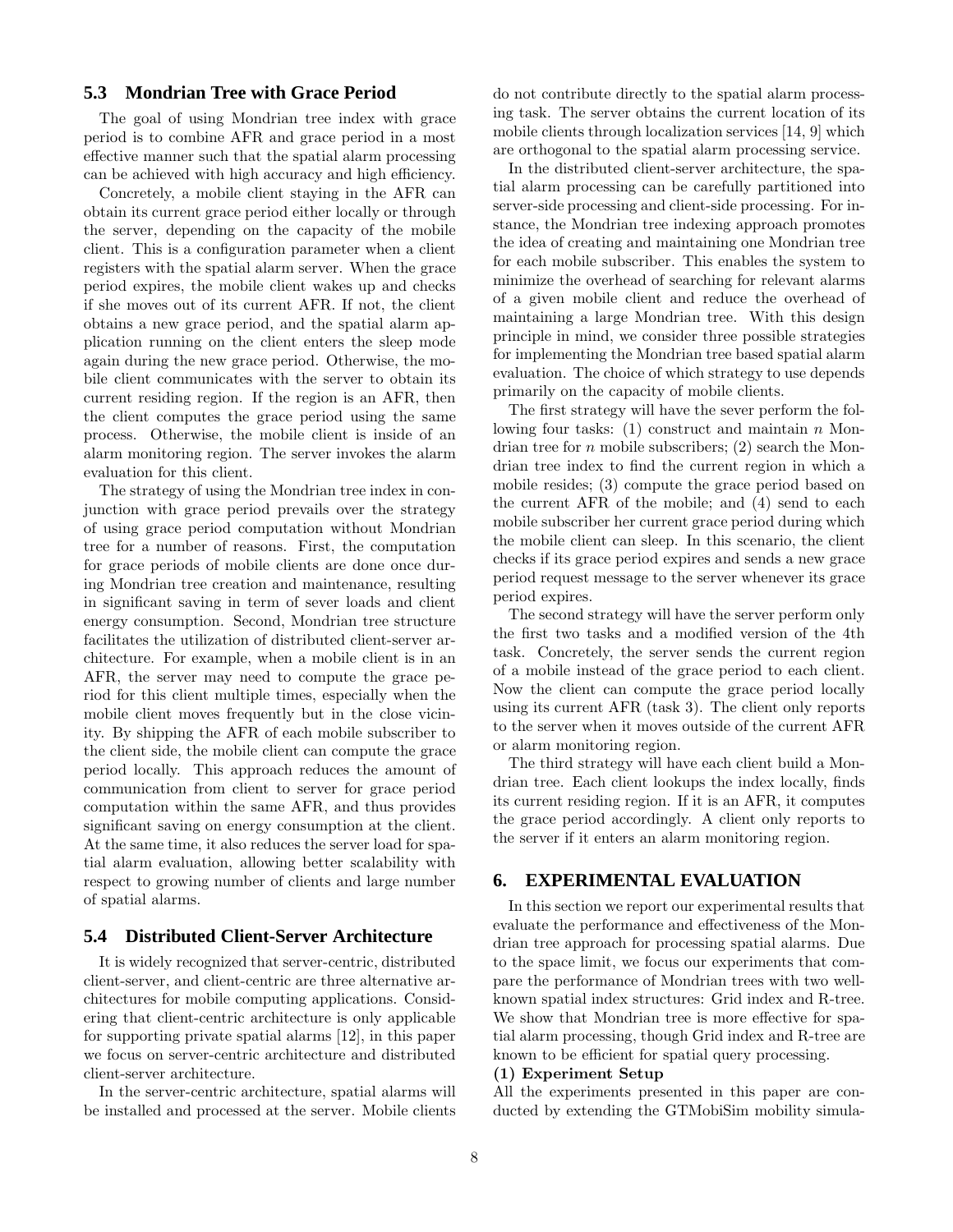tor [?, ?]. The simulator generates a set of traces of moving vehicles on a real world road network. Maps used in the simulator are obtained from the National Mapping Division of the U.S. Geological Survey[3] in the form of Spatial Data Transfer Format[2]. Simulation in this paper uses the map of Metro Atlanta, which covers an area larger than  $1,000 \ km^2$ . We initially place vehicles randomly on the road segments according to traffic densities determined from the traffic volume data [5]. The trace was generated by simulating 2,000 vehicles moving on the roads of metro Atlanta for a period of ten minutes. At each intersection, a vehicle will choose a direction and a road segment to travel randomly from the set of available choices.

In real world, the travel patterns of mobile users exhibit hot spots. For instance, the mobile density in shopping malls or the football stadium is high during weekends or game seasons. Thus more spatial alarms may be installed around the hot spots. In order to simulate real-world environment, the spatial alarms used in our experiments are generated in two ways: uniform distribution (UNI) and skewed distribution. For skewed distribution, we use the term SKEW80 to denote that 80 percent of spatial alarms are distributed near hotspots and rest of them are uniformly distributed. Thus SKEW100 denotes the extreme case where 100 percent of spatial alarms are installed near hotspots. In our experiments, the number of spatial alarms varies from 2,000 to 10,000. The default number of alarms is 10,000.

All the experiments were conducted on an Intel Core 2 Duo CPU 2.8GHz with 4GB RAM running Windows 7. To show the advantage of Mondrian tree index, we compare the Mondrian tree with two most popular spatial indexing structures: in-memory Grid index and Rtree index.

We evaluate the performance of the Mondrian tree index under the client-server architecture with periodic evaluation approach (M PRD), the distributed architecture with periodic evaluation (M+PRD), and the distributed architecture with grace period approach (M+GP). We compare Mondrian tree algorithms with Grid index (GPRD) and R-tree index (RPD) using periodic evaluation and dynamic AFR computation at the server.

The main factor affecting the processing of spatial alarms using Grid indexing is the size of grid cell. The smaller cells the Grid has, the more cells each alarm will intersect with. The larger cells the Grid has, the more alarms will be within a single cell, which reduces the server-side evaluation cost. To provide a fair comparison with Grid index against R-tree and Mondrian tree, we choose the size of the cell as  $2{,}730m \times 2{,}730m$ in the experiments reported in this section.

#### (2) Client-size Performance Evaluation



Figure 12: Number of Wake-up

Figure 6 shows the average number of wake-up for each mobile client. In all approaches except M+GP, clients have the same number of wake-up because clients periodically wake up wait for server to inform them if they are in an AFR or an alarm monitoring region. These results show that periodic evaluation has two orders of magnitude larger number of wakeups compared to Mondrian grace period approach (M+GP) because clients in M+GP wake up only when their grace period expires.

Now we examine the size of AFR and its relationship to the number of AFR crossings. Figure 13(a) and 13(b) show the average number of AFR crossings when varying the total number of alarms. The average size of AFR under the varying number of alarms is measured and shown in Figure  $13(c)$  and  $13(d)$ . We observe that as the number of alarms is increasing, the average size of AFR decreases for both uniform and skewed alarm distributions. The average size of AFR in M+PRD and M+GP is up to five orders of magnitude bigger than that of MPRD, GPRD, and RPRG approaches. In M+PRD and M+GP, each client only creates and maintains its own Mondrian tree, which has only the number of alarms that the client subscribes to, and thus very small compared to the centralized server-side Mondrian tree (MPRD). Therefore the average AFR size is much bigger for distributed Mondrian tree approach. In MPRD the average size of AFR varies depending on the type of alarm distribution. In the uniform distribution, the average AFR size is smaller than that of GPRD or RPRD because rectangles are distributed evenly and Mondrian tree partitions the entire region into smaller rectangles. In skewed distribution, the higher skewedness of the alarms is, the larger average AFR size MPRD will have and the more alarms are placed near hot spots. show the reverse trend of Figure  $13(c)$  and  $13(d)$ .

In summary, when using periodic evaluation approaches, clients wake up periodically and wait for the server to inform them if they enter an alarm monitoring region or send them the new AFR if they cross the existing AFR. In contrast, with grace period approach the spatial alarm application on the client side enters the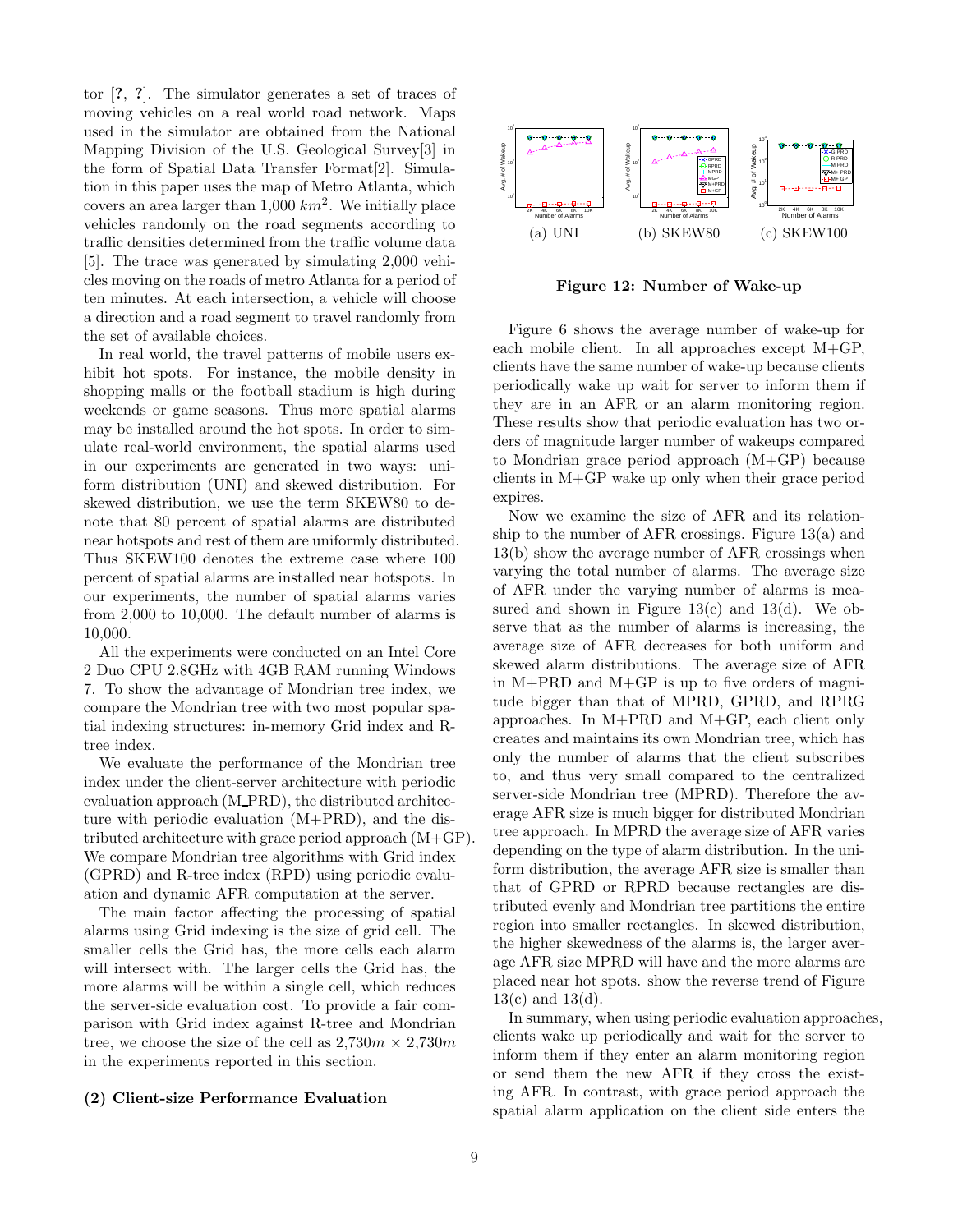

Figure 13: Client Evaluation: AFR crossing vs AFR size



Figure 14: Client Evaluation: CPU (ms) and Power (mW)

sleep-mode longer than periodic approaches. Therefore M+GP has the shortest CPU time as shown in Figure 14(a) and 14(b). RPRD has the longest CPU time because the server takes the longest time for computing AFR as shown in Figure 15(a) and 15(b).

The third set of experiments on the client size aims at measuring CPU and energy efficiency. We compute the power consumption of client device for CPU usage and network usage. According to [16] even in idle mode in which there is no data transfer via a wireless network device, the network device consumes power, and the activity for data transfer via network devices consumes more power than the computing activity. Due to the server processing time as shown in Figure  $15(a)$ and 15(b), clients in GPRD and RPRD wait longer and more frequently for AFR information from the server and thus consume more battery power. This is evident from Figure 14(c) and 14(d). Clients in M+GP consumes the least power and wakeups the least. M+PRD approach, relatively speaking, consumes less power than Grid, R-tree, and server-side (centralized) Mondrian tree approaches. However, the M+PRD approach consumes more power than M+GP because M+GP requires clients to wake up only when their grace period is expired instead of periodically as in M+PRD. RPRD and MPRD approaches consume most power. In MPRD, clients cross their AFR frequently due to the small size of AFRs. In RPRD, clients have to wait

longer due to the longer response time compared to the G PRD approach.

#### (3) Performance Evaluation in Server-side

Mondrian tree approach indexes both spatial alarms and AFRs at the same time. Therefore, it does not require on-demand AFR computation as Grid index (GPRD) and R-tree index (RPRD) approaches. Figure 15(a) and 15(b) show AFR computation for GPRD and RPRD approaches. RPRD takes more time than GPRD due to the higher search cost for finding the nearby alarms.

Figure  $15(c)$  and  $15(d)$  show the total server time, which consists of computing AFRs (in R-tree and Grid index) or searching AFRs (in Mondrian tree) and processing spatial alarms. The main factor affecting the server time is the number of crossings either reported or detected depending on whether the location of clients is tracked and whether the distributed architecture is employed. The more AFR crossings a client experiences, the more time the server spends in computing or searching AFR in addition to processes alarms. Given that Mondrian distributed approach (M+GP) has the largest AFR size on average, there is fewer AFR crossings experienced at the client side. Therefore, M+GP has the least server time for spatial alarm processing, while RPRD consumes the largest server time.